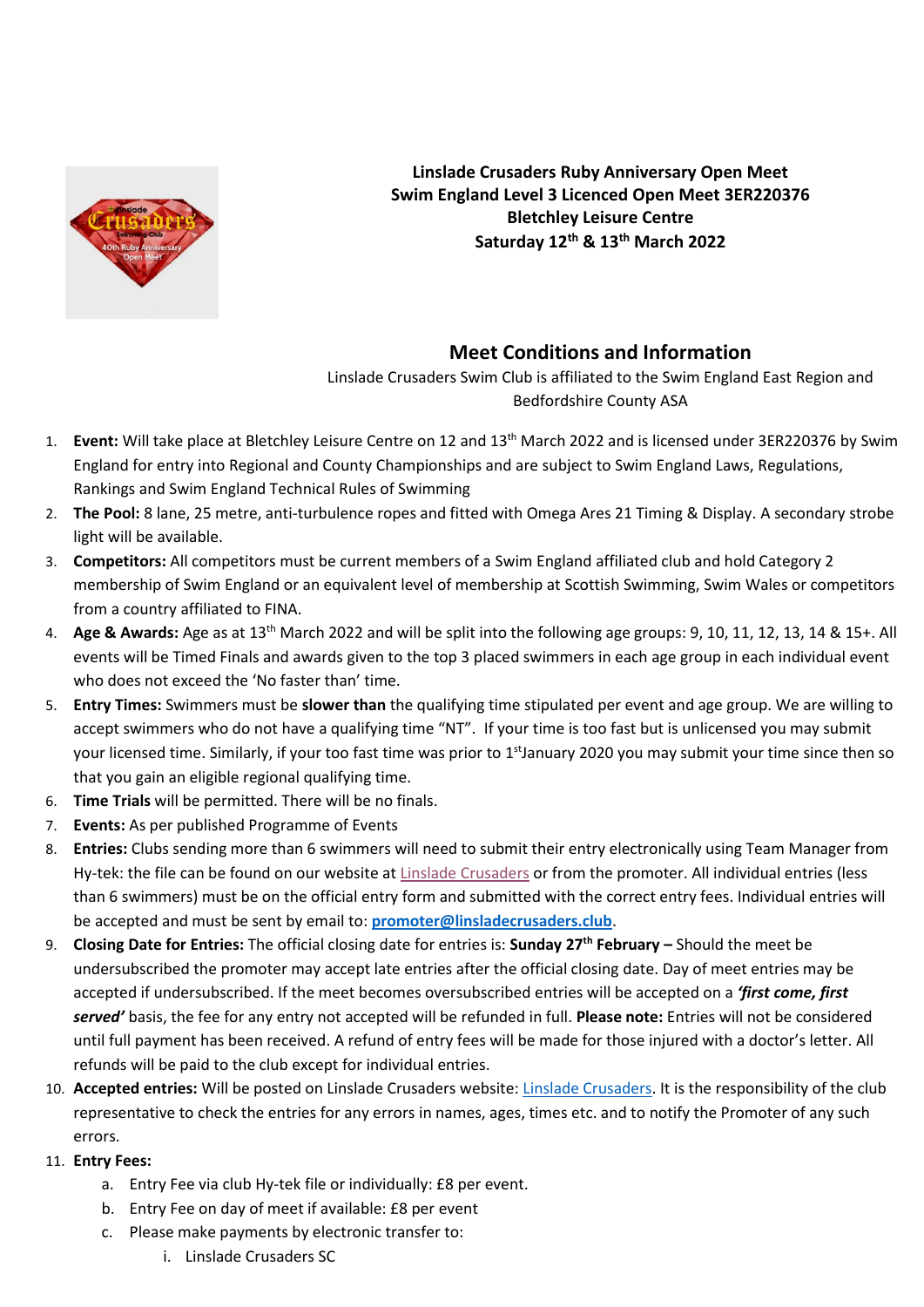- ii. Sort code : 09-01-27
- iii. Account No : 08887021

Please use your club name as reference and email to confirm payment: treasurer@linsladecrusaders.club

12. **Coaches Pass:** Coaches passes are available to coaches supporting competing swimmers. This will include poolside admission, entry list, lunch and one set of results for the club which will be emailed to one designated person as a hytek file. Coach passes must be ordered with entries to assist with catering.

1 day pass: £15

- 13. Coaches' Passes cannot be sold on the day. Suitably qualified poolside staff from clubs must maintain adequate supervision of their athletes. A minimum ratio of 1:10 Adults to Swimmers [inc Coach/Team Manager] must be adhered to.
- 14. It is the responsibility of attending clubs to ensure that poolside passes are only issued to people who are members of Swim England and have an up-to-date DBS check, preferably with a Team Manager qualification.
- 15. **Spectator Prices: If spectators are permitted inline with guidance on distancing at the time the prices will be as follows. We reserve the right to use the spectator area to seat swimmers if it's felt necessary.**
	- i. All Day (Online programme): £5 OAP: £3
	- ii. Half Day (Online programme): £3 OAP: £2
	- iii. Children under 16: Free
- 16. **Withdrawals:** Coaches **MUST** submit withdrawal forms for any swimmer not competing to the promoter 45 minutes before the start of each session. Withdrawals can be made up until midday on the Friday via email to promoter@linsladecrusaders.club after this time withdrawals must be made on a withdrawal form that will be in the coach's pack.
- 17. **Session Times** –Session timings will be finalised once all entries have been processed, and swimmers/clubs will be notified accordingly, they will also be available on our website: [Linslade Crusaders.](https://linsladecrusaders.club/)
- 18. **Coaches:** Are to supervise swimmers during warm-up sessions.
- 19. **Warm-up protocol**: Each warm up session will be divided into two equal sessions. There is to be strictly no diving during warm-up, with the exception of designated sprint lanes. Odd lanes will swim clockwise and even lanes will swim anticlockwise. Swimmers must leave the water by the side of the pool and not over the timing pads.
- 20. **Swimmers:** Are to report to the marshalling area one event prior to their own.
- 21. **'Over the Top'** starts will be at the discretion of the Referee.
- 22. **Photography:** No photography is permitted by Bletchley Leisure Centre. Note that any photography in the changing rooms is absolutely forbidden.
- 23. **Changing:** Please note, as this venue is a Leisure Centre members of the public will have access to the facilities but not the changing rooms, lockers are available for belongings £1 returnable deposit is required.
- 24. **Cafeteria:** We are unsure whether the café will be open and will advise in line with guidance at the time. There are other establishments in the local vicinity.
- 25. **Car Parking:** Available in the centre's multi storey although this is not huge (160 spaces); if you put Bletchley Leisure Centre into the Parkopedia website it shows you available local parking places.
- 26. Any matter not covered by these conditions will be determined by the Promoter and Referee, subject to Swim England Laws, Regulations and Technical Rules of Racing.
- 27. **Data Protection:** The Data Protection Act 2018 requires us to provide you with certain information and to obtain your consent before processing data about you. Processing includes: obtaining, recording, holding, disclosing, destruction or retaining information. We require certain personal data for the purposes of making entries to the competition, managing the meet and the submission of results to Rankings. The information provided by you will be processed in accordance with the Data Protection Act 2018. Consent to process such personal data is deemed to have been given by the submission of the entry. Where the personal data of competitors, officials and coaches/team managers has been passed to us by a third party such as a club rather than by the individuals themselves, we rely on the third party to ensure that consent has been obtained.
- 28. **Results:** Results will be emailed to all clubs after the competition and will be supplied to British Swimming for entry to the national rankings database.
- 29. All participants must observe the safety precautions in operation at Bletchley Leisure Centre. Neither the Promoter nor Linslade Crusaders Swimming Club will be responsible for any loss or damage occurring during the meet.
- 30. The Promoter of this meet for and on behalf of Linslade Crusaders SC is: Tina Payne, Email: [promoter@linsladecrusaders.club.](mailto:promoter@linsladecrusaders.club) (Back up in case of illness Rachel Worsfold or Claire Long.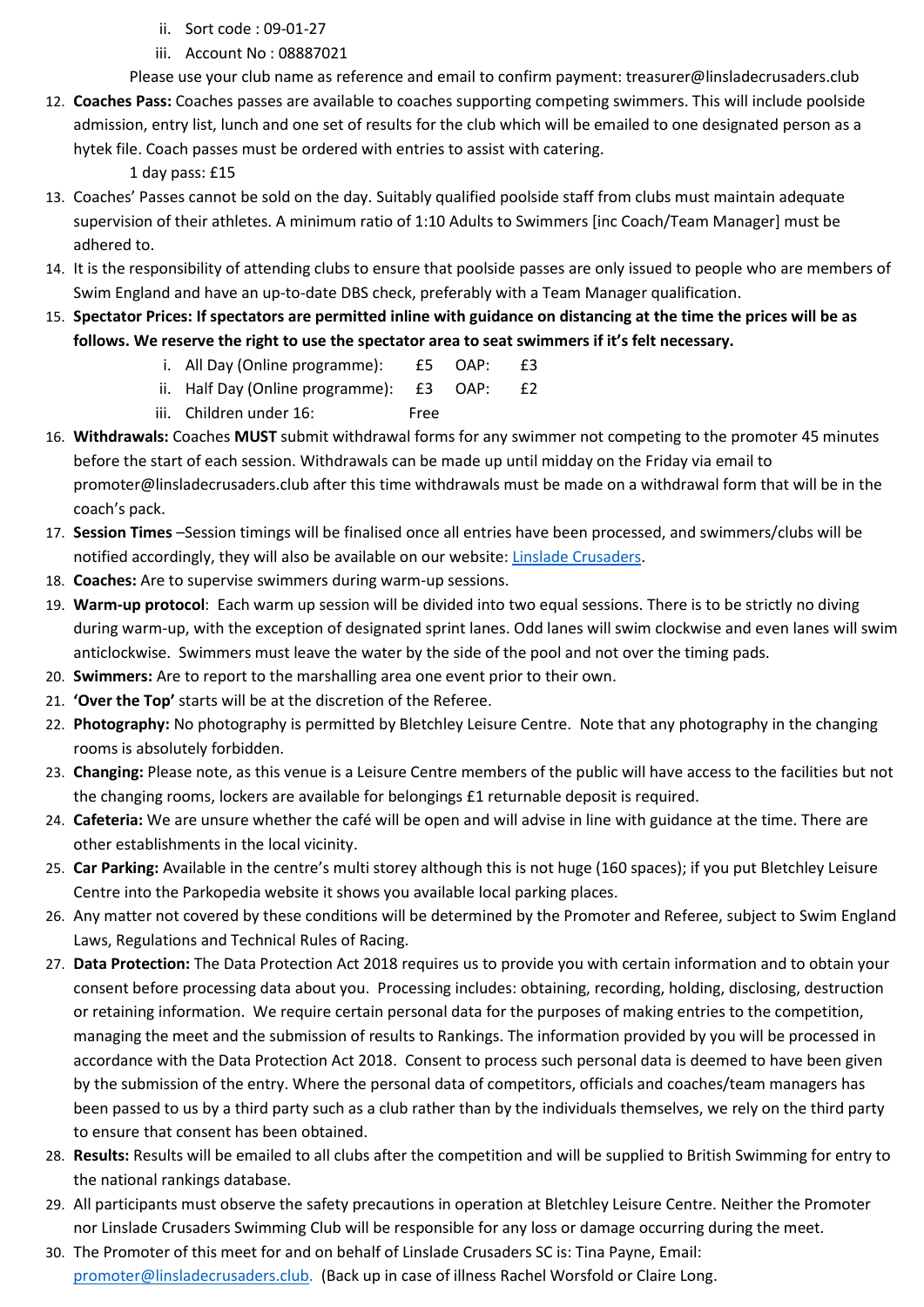

## **Linslade Crusaders Ruby Anniversary Open Meet Licensed Level 3 - 3ER220376 Saturday 12rd & Sunday 13th March 2022**

|            | <b>Girls (age at 12th March)</b> |         |         |         |         |         |         | Boys (age at 12th March) |         |         |         |         |         |         |         |
|------------|----------------------------------|---------|---------|---------|---------|---------|---------|--------------------------|---------|---------|---------|---------|---------|---------|---------|
| <b>NFT</b> | $\boldsymbol{9}$                 | 10      | 11      | 12      | 13      | 14      | 15/Over | <b>EVENT</b>             | 9       | 10      | 11      | 12      | 13      | 14      | 15/Over |
| <b>NFT</b> | 33                               | 32      | 31.18   | 29.7    | 28.33   | 27.45   | 26.6    | 50m Freestyle            | 34.1    | 31.3    | 30.4    | 28.9    | 27.2    | 25.9    | 24.8    |
| <b>NFT</b> | 1:15.30                          | 1:10.50 | 1:03.45 | 1:02.01 | 59.91   | 58.21   | 57.21   | 100m Freestyle           | 1:15.50 | 1:08.90 | 1:02.00 | 59.47   | 57.66   | 55.85   | 53.7    |
| <b>NFT</b> | 2:46.80                          | 2:30.40 | 2:16.10 | 2:11.11 | 2:08.00 | 2:05.41 | 2:03.36 | 200m Freestyle           | 2:45.50 | 2:29.80 | 2:14.85 | 2:09.25 | 2:03.70 | 2:00.35 | 1:57.91 |
| <b>NFT</b> | 46.20                            | 42.1    | 40.7    | 38.2    | 36.2    | 34.8    | 34.1    | 50m Breaststroke         | 45.6    | 42.1    | 39.2    | 36.8    | 34.4    | 32.1    | 30.7    |
| <b>NFT</b> | 1:40.50                          | 1:32.26 | 1:20.80 | 1:17.34 | 1:16.13 | 1:14.00 | 1.13.42 | 100m Breaststroke        | 1:39.50 | 1:32.26 | 1:21.30 | 1:16.14 | 1:13.50 | 1:10.98 | 1:08.15 |
| <b>NFT</b> | 3:35.60                          | 3:17.50 | 2:56.00 | 2:45.83 | 2:43.40 | 2:41.02 | 2:38.11 | 200m Breaststroke        | 3:34.10 | 3:17.00 | 2:30.90 | 2:26.84 | 2:26.65 | 2:18.48 | 2:13.52 |
| <b>NFT</b> | 39.8                             | 36      | 34      | 32.2    | 30.4    | 29.5    | 28.8    | 50m Butterfly            | 39      | 36      | 32.4    | 30.1    | 28.9    | 27.1    | 26.3    |
| <b>NFT</b> | 1:28.00                          | 1:21.50 | 1:12.10 | 1.07.92 | 1:06.60 | 1:05.43 | 1:03.82 | 100m Butterfly           | 1:26.40 | 1:20.50 | 1:11.60 | 1:08.27 | 1:04.80 | 1:01.97 | 59.24   |
| <b>NFT</b> | 3:32.00                          | 3:01.50 | 2:38.00 | 2:30.59 | 2:27.13 | 2:23.67 | 2:20.45 | 200m Butterfly           | 3:30.10 | 2:59.00 | 2:37.50 | 2:28.48 | 2:23.45 | 2:18.50 | 2:11.72 |
| <b>NFT</b> | 40.5                             | 36.75   | 35.69   | 33.83   | 32.26   | 31.18   | 30.49   | <b>50m Backstroke</b>    | 40      | 39      | 34.8    | 33      | 31.1    | 29.2    | 28.14   |
| <b>NFT</b> | 1:28.20                          | 1:20.50 | 1:10.90 | 1:09.29 | 1:06.55 | 1:04.79 | 1:02.86 | 100m Backstroke          | 1:27.20 | 1:20.50 | 1:08.80 | 1.06.70 | 1:04.60 | 1:02.57 | 59.86   |
| <b>NFT</b> | 3:06.50                          | 2:50.50 | 2:31.20 | 2:27.83 | 2:22.40 | 2:19.46 | 2:15.29 | 200m Backstroke          | 3:04.50 | 2:49.00 | 2:31.00 | 2:22.84 | 2:19.66 | 2:14.48 | 2:09.52 |
| <b>NFT</b> | 1:29.70                          | 1:19.50 | 1:16.50 | 1:13.00 | 1:10.50 | 1:09.40 | 1:08.35 | 100m IM                  | 1:28.00 | 1:21.25 | 1:17.00 | 1:13.00 | 1:08.00 | 1:05.00 | 1:03.00 |
| <b>NFT</b> | 3:11.00                          | 2:53.50 | 2:35.20 | 2:30.59 | 2:26.85 | 2:23.24 | 2:20.58 | 200m IM                  | 3:09.00 | 2:53.50 | 2:33.80 | 2:25.65 | 2:21.45 | 2:17.33 | 2:12.27 |

**NFT = Not Faster Than. (Time should not be faster than or equal to the times above) No Time? = We are happy to accept entries from swimmers with no qualifying time Time trials will be allowed if too fast**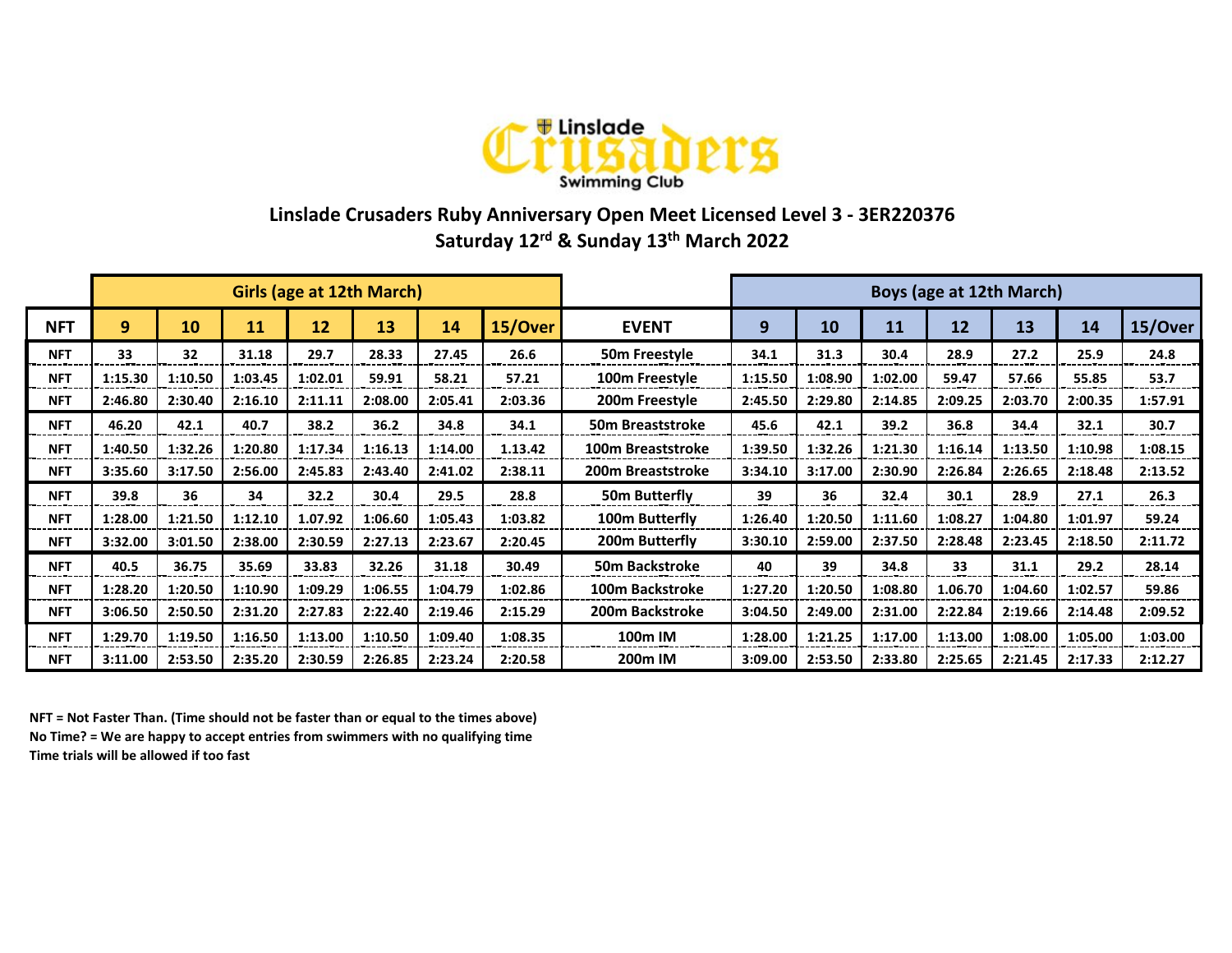

#### **Linslade Crusaders Ruby Anniversary Open Meet Licensed Level 3 - 3ER220376 Saturday 12th & Sunday 13th March 2022**

Affiliated to the Swim England East Region and Bedfordshire County ASA. Swim England Laws, Regulations, Rankings and Swim England Technical Rules of Swimming

# **Club Summary and Coach Pass Application Form**

Closing date: 27th February 2022

| Club:                                                  |  |
|--------------------------------------------------------|--|
| <b>Contact Name:</b>                                   |  |
| <b>Contact No:</b>                                     |  |
| <b>Contact Email:</b>                                  |  |
| <b>Names of</b><br><b>Coaches</b><br>requiring passes: |  |

| <b>No. of Female Entries</b> | @ $£8.00 \, \, f$ |             |
|------------------------------|-------------------|-------------|
| <b>No. of Male Entries</b>   | @ £8.00           | £           |
| No. of 1 Day Saturday Pass   | @ £15.00          | £           |
| No. of 1 Day Sunday Pass     | $@$ £15.00        | $\mathbf f$ |
| No. of 2 Day Weekend Pass    | @ £30.00          | £           |
|                              | Total: $E$        |             |

**THIS FORM MUST BE COMPLETED AND RETURNED FOR ALL CLUB ENTRIES WITH THE HYTEK PRINTOUT, ELECTRONIC ENTRY FILE AND OFFERS OF OFFICIALS.**

**ALL FORMS AND PRINTOUTS MUST BE EMAILED TO: [promoter@linsladecrusaders.club](mailto:promoter@linsladecrusaders.club) Please make payment by electronic transfer to:** 

> **Linslade Crusaders SC Sort code: 09-01-27 Account no: 08887021**

**Please use your club name as ref. and send a confirmation email to: [treasurer@linsladecrusaders.club](mailto:treasurer@linsladecrusaders.club)**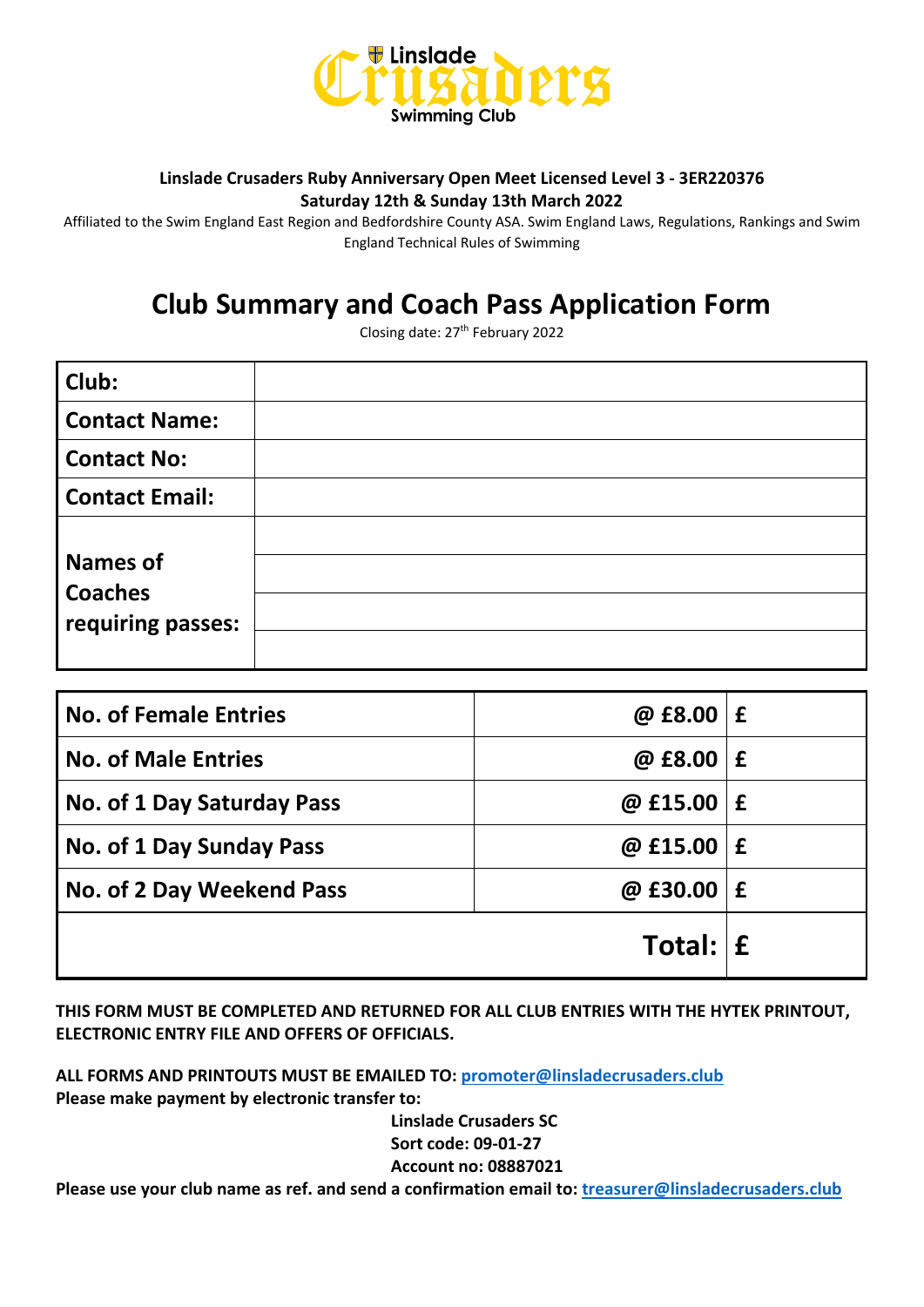

#### **Linslade Crusaders Ruby Anniversary Open Meet Licensed Level 3 - 3ER220376 Saturday 12th & Sunday 13th March 2022**

Affiliated to the Swim England East Region and Bedfordshire County ASA. Swim England Laws, Regulations, Rankings and Swim England Technical Rules of Swimming

## **Officials Form**

Are any qualified officials at your club able to help by officiating at one or more sessions?

Meals are provided if they can cover both session in one day.

**Please can clubs pass this to all qualified and licenced officials likely to be attending the meet?**

**Please send details (as defined below) of Officials to: promoter@linsladecrusaders.club**

| <b>Name:</b> |                                                 |                              | <b>ASA No:</b>        |  |  |  |  |  |  |
|--------------|-------------------------------------------------|------------------------------|-----------------------|--|--|--|--|--|--|
| Email:       |                                                 |                              | <b>Qualification:</b> |  |  |  |  |  |  |
|              | Please tick all sessions you are able to attend |                              |                       |  |  |  |  |  |  |
|              | Session 1 - Saturday 12th Mar.                  | Session 3 - Sunday 13th Mar. |                       |  |  |  |  |  |  |
|              | Session 2 - Saturday 12th Mar.                  | Session 4 - Sunday 13th Mar. |                       |  |  |  |  |  |  |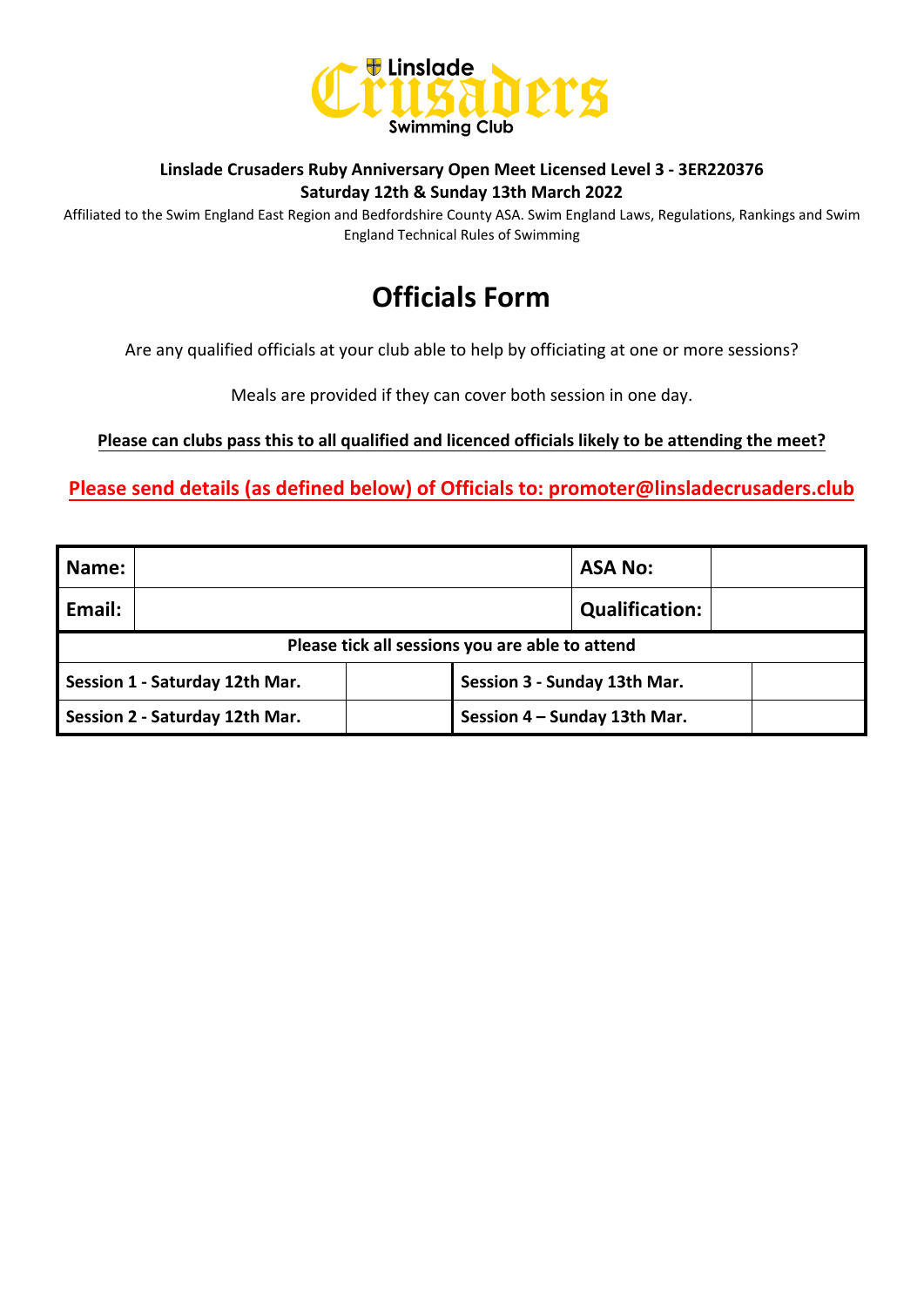

#### **Open Meet Entry Form (for MANUAL entries only)**

**Linslade Crusaders Ruby Anniversary Open Meet Licensed Level 3 - 3ER220376**

**Saturday 12rd & Sunday 13th March 2022**

Affiliated to the Swim England East Region and Bedfordshire County ASA. Swim England Laws, Regulations, Rankings and Swim England Technical Rules of Swimming

Closing date 27th February 2022

| <b>Club Name:</b>     |                           |  |                   |                |                       |                                                   |                      |                   |
|-----------------------|---------------------------|--|-------------------|----------------|-----------------------|---------------------------------------------------|----------------------|-------------------|
| <b>Swimmers Name:</b> |                           |  |                   |                |                       | DOB:                                              |                      |                   |
| Tel No:               |                           |  |                   |                |                       |                                                   |                      |                   |
|                       | <b>Sessions 1 &amp; 2</b> |  | <b>Entry Time</b> | Sessions 3 & 4 |                       |                                                   |                      | <b>Entry Time</b> |
| $\mathbf{1}$          | 200m Butterfly (M)        |  |                   | 15             |                       | 200m Butterfly (F)                                |                      |                   |
| $\overline{2}$        | 50m Breaststroke (F)      |  |                   | 16             |                       | 50m Breaststroke (M)                              |                      |                   |
| 3                     | 100m Breaststroke (M)     |  |                   | 17             |                       | 100m Breaststroke (F)                             |                      |                   |
| 4                     | 100m Backstroke (F)       |  |                   | 18             |                       | 100m Backstroke (M)                               |                      |                   |
| 5                     | 50m Freestyle (M)         |  |                   | 19             |                       | 50m Freestyle (F)                                 |                      |                   |
| 6                     | 200m Breaststroke (F)     |  |                   | 20             | 200m Breaststroke (M) |                                                   |                      |                   |
| $\overline{7}$        | 200m Freestyle (M)        |  |                   | 21             | 200m Freestyle (F)    |                                                   |                      |                   |
| 8                     | 50m Backstroke(F)         |  |                   | 22             | 50m Backstroke(M)     |                                                   |                      |                   |
| 9                     | 50m Butterfly (M)         |  |                   | 23             | 50m Butterfly (F)     |                                                   |                      |                   |
| 10                    | 200m IM (F)               |  |                   | 24             |                       | 200m IM (M)                                       |                      |                   |
| 11                    | 100m IM (M)               |  |                   | 25             | 100m IM (F)           |                                                   |                      |                   |
| 12                    | 200m Backstroke (F)       |  |                   | 26             |                       | 200m Backstroke (M)                               |                      |                   |
| 13                    | 100m Butterfly (M)        |  |                   | 27             | 100m Butterfly (F)    |                                                   |                      |                   |
| 14                    | 100m Freestyle (F)        |  |                   | 28             | 100m Freestyle (M)    |                                                   |                      |                   |
|                       |                           |  |                   |                |                       |                                                   | <b>Total Events:</b> |                   |
|                       |                           |  |                   |                |                       | <b>Entry Fee £8 per Event:</b><br>(£8 on the day) |                      | £                 |

**ALL FORMS AND PRINTOUTS MUST BE EMAILED TO: [promoter@linsladecrusaders.club](mailto:promoter@linsladecrusaders.club) Please make payment by electronic transfer to:** 

> **Linslade Crusaders SC Sort code: 09-01-27 Account no: 08887021**